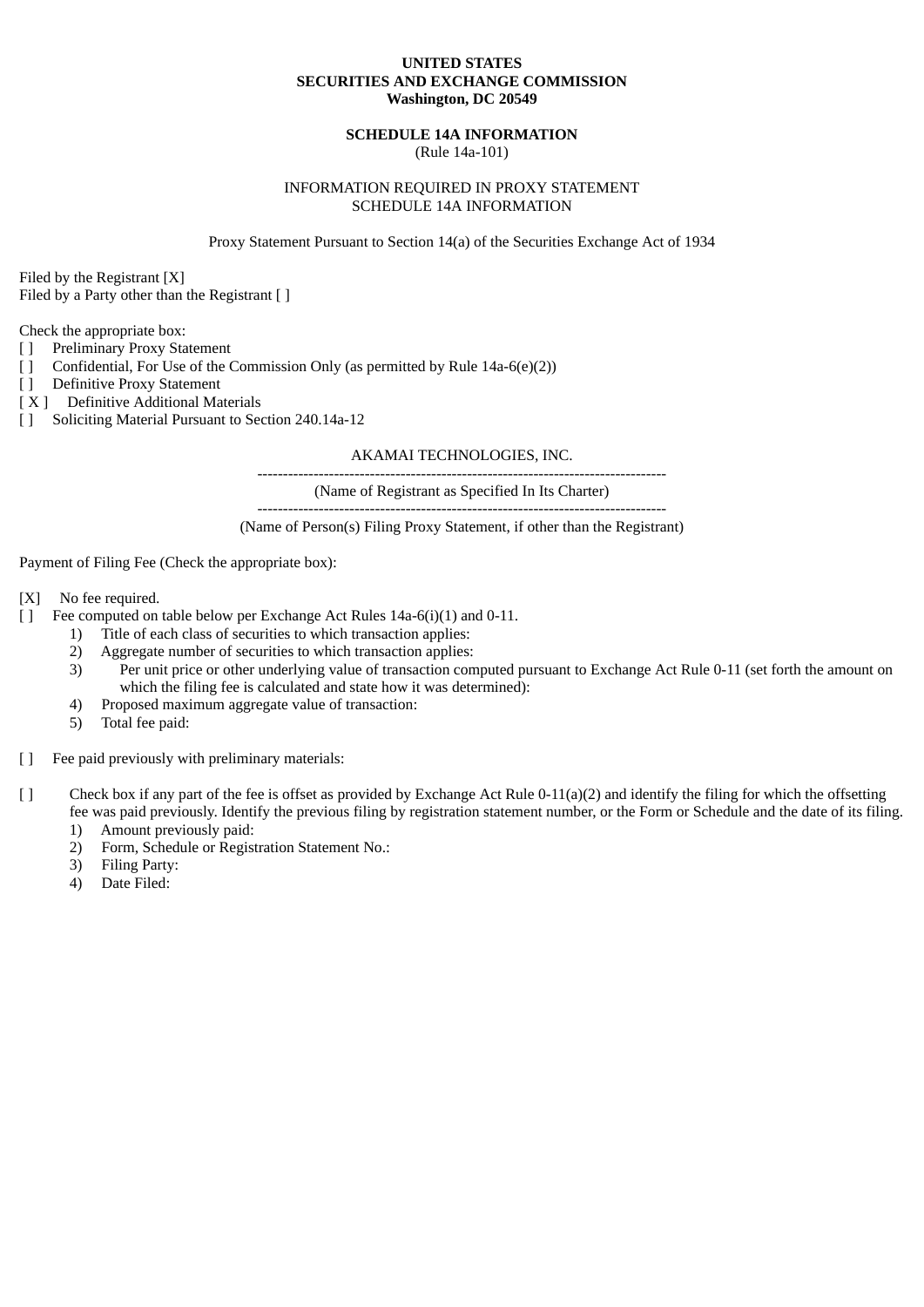### **EXPLANATORY NOTE**

*Commencing May 1, 2012, Akamai Technologies, Inc. sent the following communication to certain stockholders.*

#### **AKAMAI TECHNOLOGIES, INC.**

8 Cambridge Center Cambridge, Massachusetts 02142

May 1, 2012

Dear Akamai Stockholders:

I am writing to you in my capacity as Chair of the Compensation Committee of the Board of Directors of Akamai Technologies, Inc. to request your support by voting in accordance with the recommendation of our Board of Directors on all proposals. In particular, I want to request your support on Proposal 2 - advisory vote on the compensation of our named executive officers.

Institutional Shareholder Services (ISS) has recommended against our "Say on Pay" proposal. They appear to focus on Akamai's onetime grant of retention-oriented restricted stock units (RSUs) to our Chief Executive Officer to conclude that our 2011 compensation program was a mis-alignment of CEO pay and performance based on a narrow formula ISS has adopted.

My fellow Compensation Committee members and I strongly disagree with ISS's analysis and believe that it does not adequately take into account the totality of circumstances applicable to Akamai's situation.

Last year, more than 87% of votes cast at our annual meeting were FOR our executive compensation program, and ISS recommended a FOR vote on the matter as well. The only material change in our executive comp program in 2011 was the one-time grant of retention RSUs to our CEO and other key employees. We have never granted significant perks to our executives and have not engaged in poor pay practices.

For 2011, the value of 93% of Akamai's CEO's compensation was tied directly to our stock price. In addition, all of our Named Executive Officers received at least 75% of their compensation in the form of equity-based awards. Our executives' cash bonus programs were based 80% on financial metrics. There is close alignment between executive pay and financial performance.

As Chair of Akamai's Compensation Committee, I want to make clear that we are focused on implementing an executive compensation program that is designed to link the Company's strategic business objectives, specific financial performance objectives and the enhancement of stockholder returns with the compensation of our executives. We believe that the 2011 program was consistent with this aim.

To specifically address the retention RSUs, it is important that investors understand the circumstances giving rise to the retention RSU grant. This was a unique step taken by us at a unique time. We made a critical strategic move under unique circumstances.

As many of you know, on April 25, 2012, we announced that Paul Sagan, our President and CEO, will be stepping down from those roles. When the Compensation Committee became aware in 2011 that such a step was under consideration, we had to consider whether the Company was well prepared for such a potential departure. We determined that it was important to encourage Mr. Sagan to remain in his position for at least two years and to help facilitate a smooth transition to new leadership.